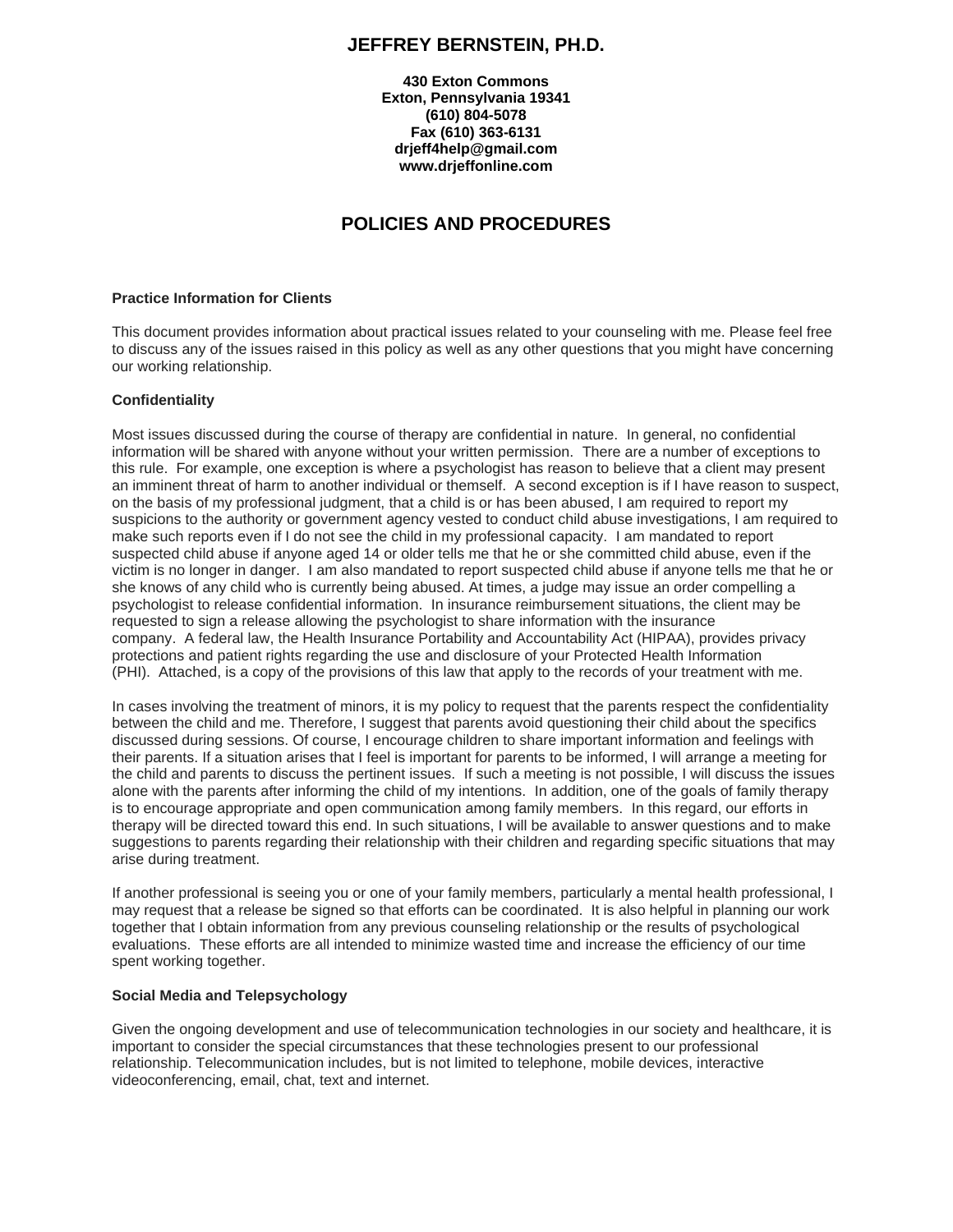## **Social Media**

In an effort to maintain clear boundaries in our professional relationship, I cannot accept friend or contact requests from clients. Including clients as contacts on these sites can compromise your confidentiality and our respective privacy. Please do not leave messages or wall postings to contact me as these sites are not secure and no response will result.

## **Email and Text Messaging**

If you need to contact me between sessions, for scheduling or changing appointments can be handled by texting my cell phone [610-804-5078.](mailto:610-804-5078) It is important to note that email is not always a secure means of communication, particularly if you are using a public Wi-Fi network, such as a store or coffee shop. This means of communication is not secure and any use of messaging is with this understanding of the lack of security.

I prefer that you bring in copies of any electronic communication of a clinical nature if sent to me in between sessions. This does not apply to text messages for setting up appointments or email messages for setting up appointments. **Please wherever possible use text messages for scheduling and please respond to texts as soon as possible.**

## **Appointments**

Counseling appointments are 50 minutes long and are generally scheduled once a week, at least at the outset of the counseling. I will greet you and bring you to my office to begin each session. The average length of counseling is about 7 to 10 sessions, with some clients having fewer or more sessions depending on the concerns presented, Decisions about duration of counseling and when to end it are discussed in a collaborative, transparent manner. Please see the addendum re: Good Faith Estimate.

There is a good chance Rocky, my small therapy dog will be with me. Rocky is very friendly, mixed breed rescue dog that provides added comfort to those interested clients during our counseling sessions. That said, Rocky is super loving and mellow, and typically hangs out off to the side, unless clients want him close to them.

Occasionally, longer sessions may be arranged in advance should certain issues arise in which longer sessions would be helpful. As therapy progresses and treatment is beginning to wind down, sessions are usually scheduled less frequently in preparation for ending therapy. Every effort will be made to schedule sessions at times that are convenient to you.

Cancellations will be accepted up to 24 hours before the appointment (a minimum of 1 business day). After this time, you will be charged for the time reserved. The exception to this is an emergency or inclement weather, which causes dangerous road conditions. Scheduling an appointment means it will be held for you and, therefore, cannot be used by another person. When canceling an appointment, please leave a message on my voice mail at [\(610\) 804 -](tel:(610)%20804-5078) 5078 or you may text me at the same number. I will return the call/email to reschedule the appointment as soon as I am available. It is important to remember that coming regularly and on time is an indication of your commitment to therapy.

#### **Emergencies**

I am generally available on a 24-hour basis to assist you in coping with emergencies. It is important, of course, to attempt to prevent emergencies by working on issues as they arise and prior to the point at which a crisis occurs. In the event of a crisis, call me and I will try to help. Please call my cell phone at [610-804-5078](tel:(610)%20804-5078) and leave a message including a phone number where you can be reached. If I am not immediately available, for true emergencies call the Chester County Crisis Intervention Hotline at [\(610\) 918-2100.](tel:(610)%20918-2100) If not, go to your local hospital emergency room. If I am not immediately available, I will call you as soon as I receive the message and am free to call.

It is important to understand the telephone is not a good substitute for talking face to face. However, when calling makes good sense, such as dealing with a crisis or problem situation at the moment, feel free to speak with me. You will know intuitively if this is the case. Brief and occasional phone calls of 10 minutes or less will not require reimbursement. However, lengthy phone calls will be billed at \$250.00 per 50-minute time block or portioned thereof. Written correspondence such as completing letters to schools or other authorities will be also billed on a prorated basis.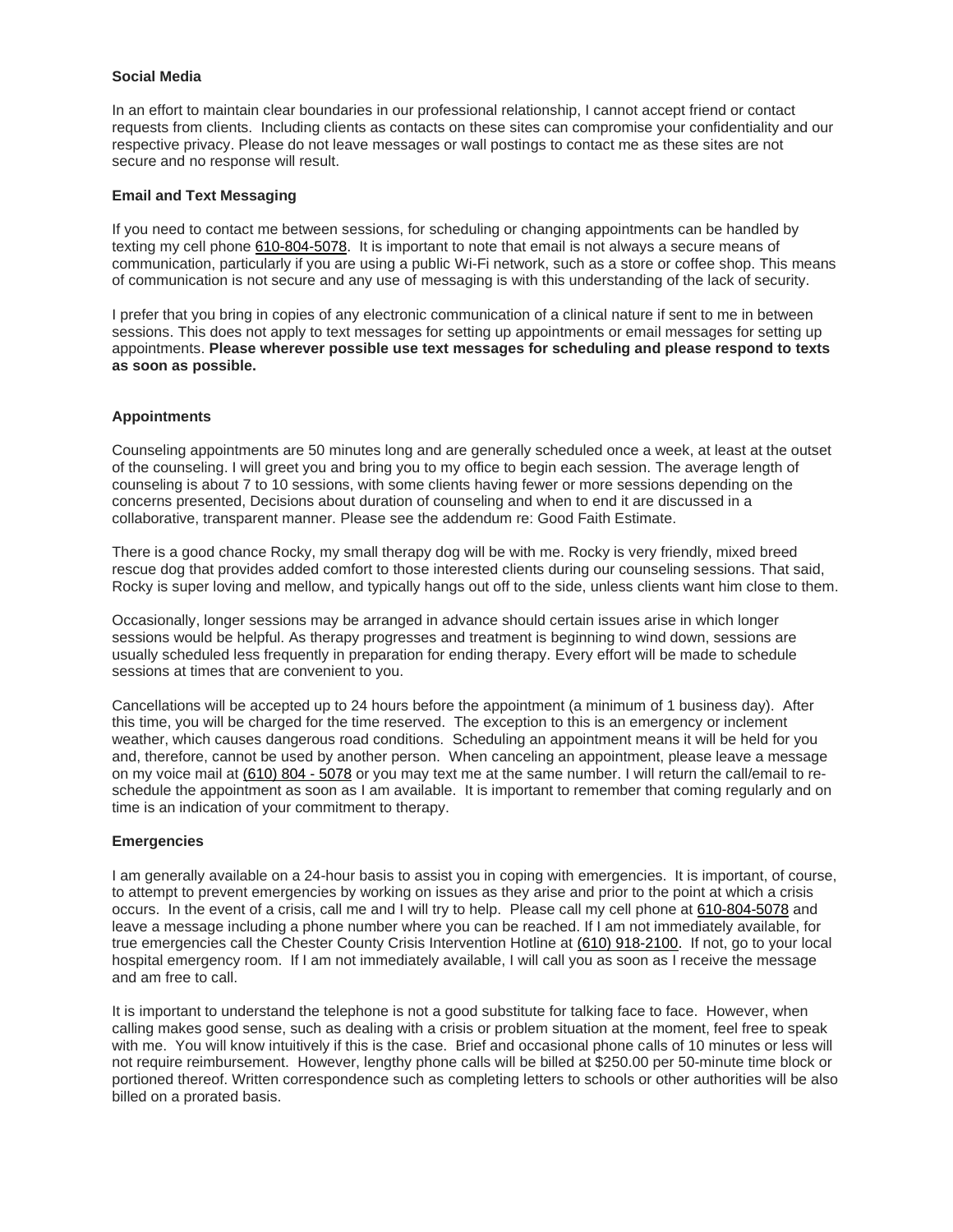## **Financial Arrangements**

I expect clients to pay in full for each session at the time of their visit unless arrangements have been made to pre-pay on a monthly basis. The fee for both an initial consultation and ongoing 50-minute sessions is \$260.00 paid by check or cash or Venmo. There is a \$35.00 fee for any bounced checks. Please note that if you wish to pay by credit card or PayPal, the fee is \$265.00.

Other services include report writing, telephone conversations, or reviewing evaluations of other healthcare professionals lasting longer than 10 minutes, as well as attendance at meetings with other professionals you have authorized, preparation of records or treatment summaries, and the time spent performing any other professional service you may request of me. These other services are billed and prorated at 260.00 per 50 minutes time interval.

**I typically work with children from the ages of 5 years and older.** I provide parent counseling for children under the age of 5. Please, however, note that I do not do any counseling related to courtreferred circumstances, nor with children under the age of 16 whose parents are in high conflict separation or divorce situations. In these cases, I can refer you to colleagues who have specialized expertise with families in high conflict separation and divorce. I do, however, provide counseling and coaching to parents in these types of high conflict situations. In any situations where attorneys or outside organizations require phone calls from me, letters or reports, or court testimony, these will also be billed on a prorated basis. If you do become involved in legal proceedings that require my participation, you will be expected to pay for my professional time even if I am called to testify by another party. This includes consultation, report writing, travel to court, waiting in court to testify, conversations with attorneys and collateral contacts and any other time spent on the case [Because of the complexities of legal involvement, I charge \$450.00 per hour for preparation and attendance at any legal proceeding.]

If your financial situation changes during the course of treatment and you find that you are unable to afford my fees, please discuss the situation with me as soon as you are made aware of it. In rare cases, arrangements can be made to defer payments or to decrease the frequency or length of sessions. Another alternative is referral to a community agency with coordination of services by communicating the work that we have already accomplished. If you maintain health insurance, part of your expenses may be covered. You can attach a copy of the statements, which I provide, to your insurance form, and send it directly to your insurance company for reimbursement.

## **Terminating Therapy**

I firmly believe that you are the best judge as to how long you should remain in therapy and whether or not therapy is of use to you. It is important that you feel comfortable discussing this issue with me at any time. Frequently, clients know intuitively when it is time for them to move on and work on their own. However, sometimes clients wish to terminate therapy prematurely because it is difficult to persevere with the work of maintaining long-term changes or because the issues discussed in therapy are painful. Whatever the reasons for ending treatment, it is important that your feelings and plan be discussed within the therapy sessions. The issue deserves to be discussed thoroughly and termination planned. Hopefully, as we work together, we will be able to be candid about all aspects of our relationship. Of course, I will raise the topic whenever I believe it is in your best interest to change the frequency of sessions or to stop treatment.

## **Treatment Contract**

Now that you have read this policy, I ask that you sign below that you have read and understood the information contained in this document. Your signature indicates that you agree to enter into a professional relationship with me under the conditions as set in this document. It further indicates that you understand that you may terminate treatment at any time and that I may terminate treatment at some time if you do not comply with these policies or I feel that you are not benefiting from treatment. Finally, your signature also acknowledges receipt of the HIPAA notice.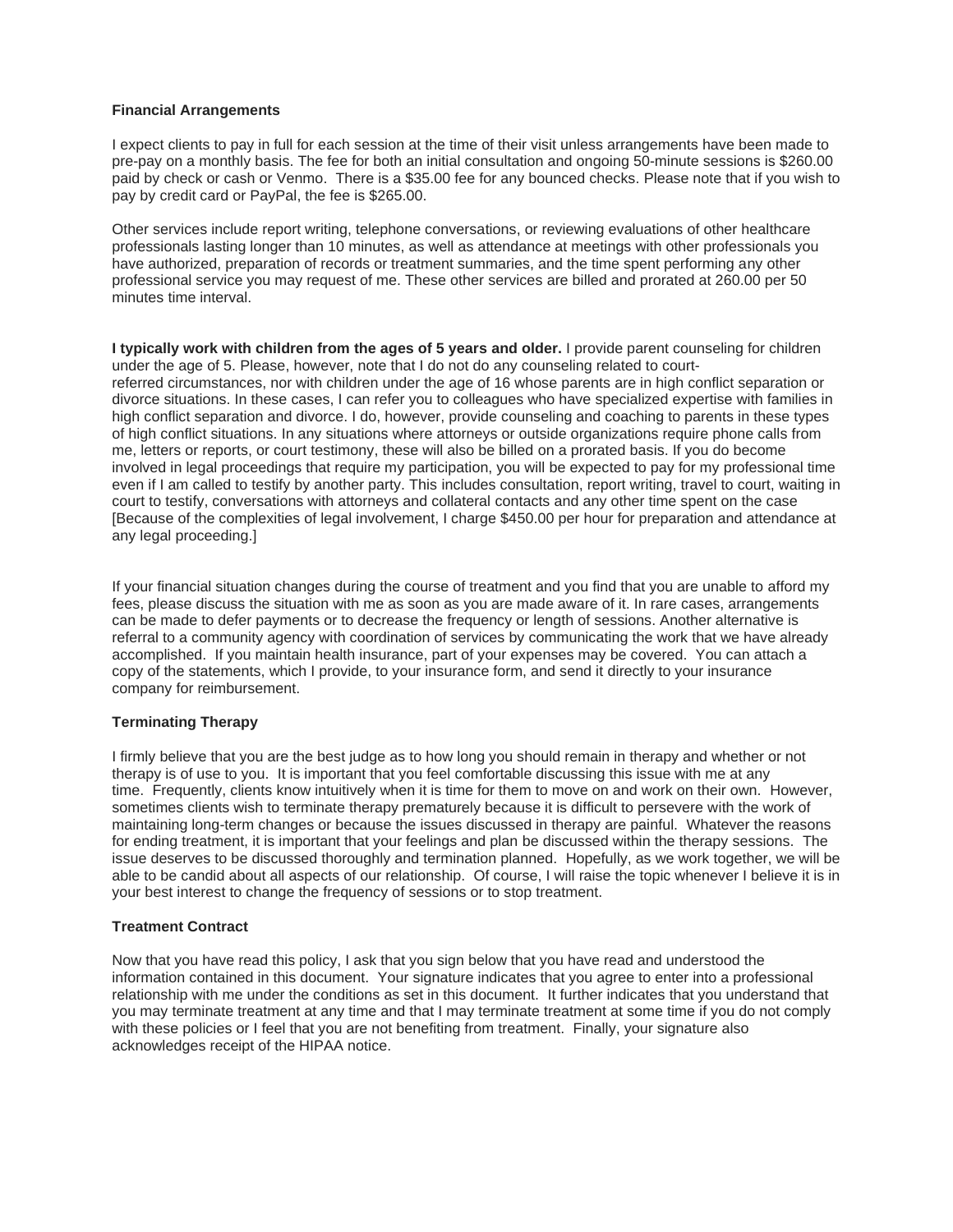## --Continued--

I have read this document and agree to abide by it. I recognize that psychotherapy frequently brings up issues that are difficult to discuss and which may cause me discomfort to explore. Knowing this, I consent to treatment with Jeffrey Bernstein, Ph.D.

\_\_\_\_\_\_\_\_\_\_\_\_\_\_\_\_\_\_\_\_\_\_\_\_\_\_\_\_\_\_\_\_\_\_\_\_ \_\_\_\_\_\_\_\_\_\_\_\_\_\_\_\_\_\_ (Signature) (Date) On behalf of \_\_\_\_\_\_\_\_\_\_\_\_\_\_\_\_\_\_\_\_\_\_\_\_\_\_\_\_\_, my minor child or person entrusted to me for guardianship, I agree to the above policies and give permission for Dr. Jeffrey Bernstein to provide treatment for my child.

(Signatures of both parents/legal guardians) (Date)

## **Notice of Psychologists' Policies and Practices to Protect the Privacy of Your Health Information**

\_\_\_\_\_\_\_\_\_\_\_\_\_\_\_\_\_\_\_\_\_\_\_\_\_\_\_\_\_\_\_\_\_\_\_\_\_\_\_\_\_\_\_\_\_\_\_\_\_\_ \_\_\_\_\_\_\_\_\_\_\_\_\_\_\_\_\_\_

THIS NOTICE DESCRIBES HOW PSYCHOLOGICAL AND MEDICAL INFORMATION ABOUT YOU MAY BE USED AND DISCLOSED AND HOW YOU CAN GET ACCESS TO THIS INFORMATION. PLEASE REVIEW IT CAREFULLY.

#### I. Uses and Disclosures for Treatment, Payment, and Health Care Operations

I may *use* or *disclose* your *protected health information* (*PHI*), for *treatment, payment, and health care operations* purposes with your *consent*. To help clarify these terms, here are some definitions:

• "*PHI"* refers to information in your health record that could identify you.

• *"Treatment, Payment and Health Care Operations"*

– *Treatment* is when I provide, coordinate or manage your health care and other services related to your health care. An example of treatment would be when I consult with another health care provider, such as your family physician or another psychologist.

- *Payment* is when I obtain reimbursement for your healthcare. Examples of payment are when I disclose your PHI to your health insurer to obtain reimbursement for your health care or to determine eligibility or coverage.

- *Health Care Operations* are activities that relate to the performance and operation of my practice. Examples of health care operations are quality assessment and improvement activities, business-related matters such as audits and administrative services, and case management and care coordination.

• "*Use*" applies only to activities within my [office, clinic, practice group, etc.] such as sharing, employing, applying, utilizing, examining, and analyzing information that identifies you.

• "*Disclosure*" applies to activities outside of my office, such as releasing, transferring, or providing access to information about you to other parties.

#### *II. Uses and Disclosures Requiring Authorization*

I may use or disclose PHI for purposes outside of treatment, payment, and health care operations when your appropriate authorization is obtained. An "*authorization"* is written permission above and beyond the general consent that permits only specific disclosures. In those instances when I am asked for information for purposes outside of treatment, payment and health care operations, I will obtain an authorization from you before releasing this information. I will also need to obtain an authorization before releasing your psychotherapy notes. *"Psychotherapy notes"* are notes I have made about our conversation during a private, group, joint, or family counseling session, which I have kept separate from the rest of your medical record. These notes are given a greater degree of protection than PHI.

You may revoke all such authorizations (of PHI or psychotherapy notes) at any time, provided each revocation is in writing. You may not revoke an authorization to the extent that (1) I have relied on that authorization; or (2)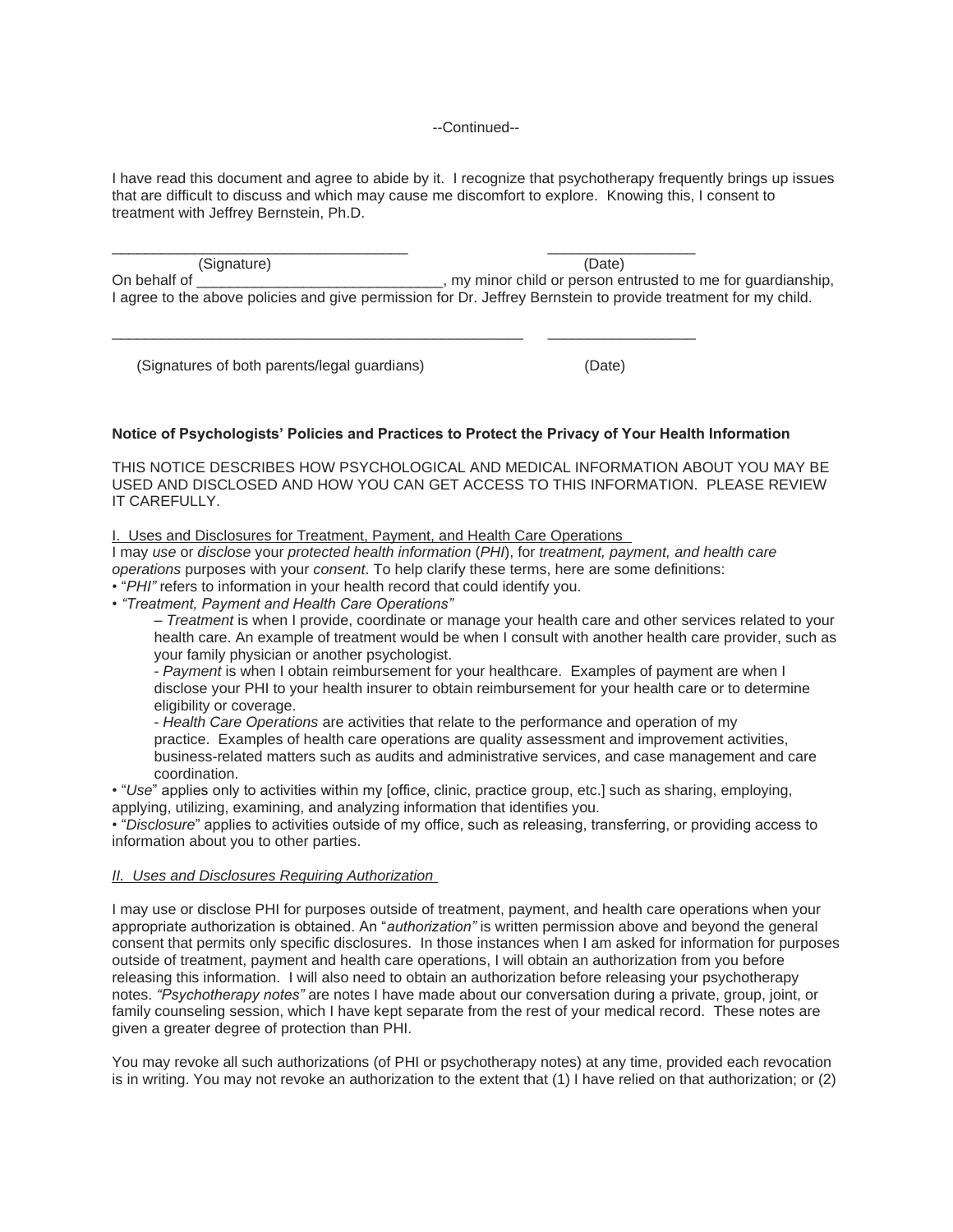if the authorization was obtained as a condition of obtaining insurance coverage, and the law provides the insurer the right to contest the claim under the policy.

#### III. Uses and Disclosures with Neither Consent nor Authorization

I may use or disclose PHI without your consent or authorization in the following circumstances:

• Child Abuse: **If I have reason to suspect, on the basis of my professional judgment, that a child is or has been abused, I am required by law to report my suspicions to the authority or government agency** 

**vested to conduct child abuse investigations. I am required to make such reports even if I do not see the child in my professional capacity. I am mandated to report suspected child abuse if anyone aged 14 or older tells me that he or she committed child abuse, even if the victim is no longer in danger. I am also mandated to report suspected child abuse if anyone tells me that he or she knows of any child who is currently being abused.**

▪ **Adult and Domestic Abuse:** If I have reasonable cause to believe that an older adult is in need of protective services (regarding abuse, neglect, exploitation or abandonment), I may report such to the local agency which provides protective services.

• **Judicial or Administrative Proceedings:** If you are involved in a court proceeding and a request is made about the professional services, I provided you or the records thereof, such information is privileged under state law, and I will not release the information without your written consent, or a court order. The privilege does not apply when you are being evaluated for a third party or where the evaluation is court ordered. You will be informed in advance if this is the case.

▪ **Serious Threat to Health or Safety:** If you express a serious threat, or intent to kill or seriously injure an identified or readily identifiable person or group of people, and I determine that you are likely to carry out the threat, I must take reasonable measures to prevent harm. Reasonable measures may include directly advising the potential victim of the threat or intent. Any time in the form of verbal consultation or reports issued will be billed at my fee of 195.00 per 50-minute time unit.

▪ **Worker's Compensation:** If you file a worker's compensation claim, I will be required to file periodic reports with your employer which shall include, where pertinent, history, diagnosis, treatment, and prognosis.

#### **IV. Patient's Rights and Psychologist's Duties**

#### Patient's Rights:

*Right to Request Restrictions* – You have the right to request restrictions on certain uses and disclosures of protected health information about you. However, I am not required to agree to a restriction you request.

## • *Right to Receive Confidential Communications by Alternative Means and at Alternative Locations* **– You have the right to request and receive confidential communications of PHI by alternative means and at alternative locations. (For example, you may not want a family member to know that you are seeing me. Upon your request, I will send your bills to another address.)**

• *Right to Inspect and Copy* – You have the right to inspect or obtain a copy (or both) of PHI in my mental health and billing records used to make decisions about you for as long as the PHI is maintained in the record. I may deny your access to PHI under certain circumstances, but in some cases, you may have this decision reviewed. On your request, I will discuss with you the details of the request and denial process.

• *Right to Amend* – You have the right to request an amendment of PHI for as long as the PHI is maintained in the record. I may deny your request. On your request, I will discuss with you the details of the amendment process.

• *Right to an Accounting* – You generally have the right to receive an accounting of disclosures of PHI for which you have neither provided consent nor authorization (as described in Section III of this Notice). On your request, I will discuss with you the details of the accounting process.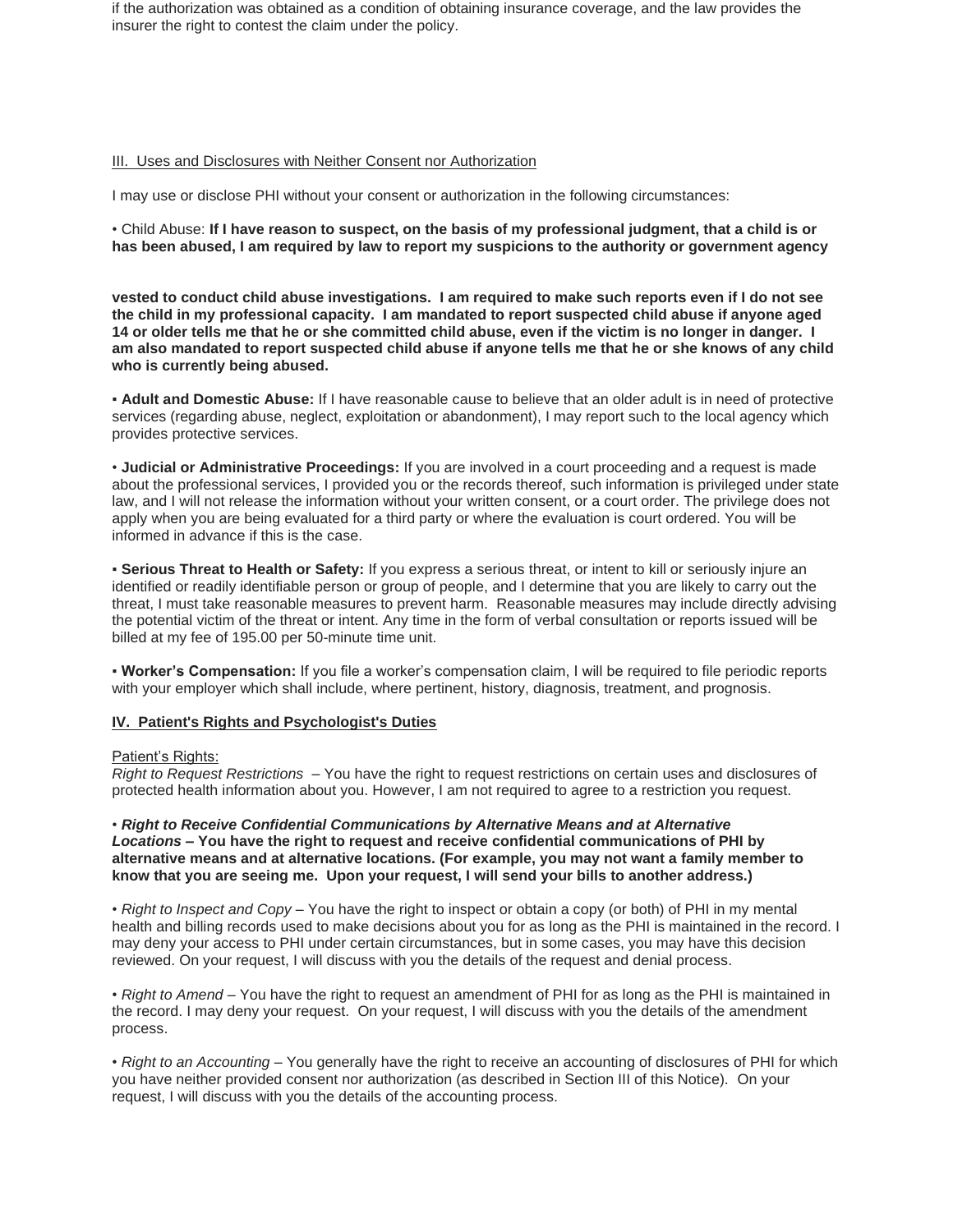• *Right to a Paper Copy* – You have the right to obtain a paper copy of the notice from me upon request, even if you have agreed to receive the notice electronically.

## **Psychologist's Duties:**

• I am required by law to maintain the privacy of PHI and to provide you with a notice of my legal duties and privacy practices with respect to PHI.

• I reserve the right to change the privacy policies and practices described in this notice. Unless I notify you of such changes, however, I am required to abide by the terms currently in effect.

• If I revise my policies and procedures, I will provide you with a copy of the revisions at our next session.

#### **V. Complaints**

If you are concerned that I have violated your privacy rights, or you disagree with a decision I made about access to your records, you may contact me at 430 Exton Commons, Exton, PA 19341.

You may also send a written complaint to the Secretary of the U.S. Department of Health and Human Services. The person listed above can provide you with the appropriate address upon request.

#### **VI. Effective Date, Restrictions and Changes to Privacy Policy**

This notice will go into effect on April 14, 2003.

#### **VII. Addendum as of 9/23/2013**

If there is a breach of your confidentiality, then I must inform you as well as Health and Human Services. A breach means that information has been released without authorization or without legal authority unless I (the covered entity) can show that there was a low risk that the PHI has been compromised because the unauthorized person did not view the PHI or it was de-identified.

Most uses and disclosures of psychotherapy notes and protected health information for marketing purposes and the sale of protected health information require an authorization. Other uses and disclosures not described in the notice will be made only with your written authorization. You must sign an authorization (Release of Information form) for releases that are not mentioned in the Privacy Notice (such as mandated reporting of child abuse, reporting of elder abuse, reporting of impaired drivers, etc.).

You have a right to receive a copy of your Protected Health Information in an electronic format or (through written authorization) designate a third party who may receive such information.

I reserve the right to change the terms of this notice and to make the new notice provisions effective for all PHI that I maintain. I will provide you with a revised notice by the next appointment after the revisions are implemented.

By signing below, I acknowledge that I have received from Jeffrey Bernstein, Ph.D., the Notice of Psychologists' Policies and Practices to Protect the Privacy of Your Health Information.

**Please sign and date here**:

\_\_\_\_\_\_\_\_\_\_\_\_\_\_\_\_\_\_\_\_\_\_\_\_\_\_\_\_\_\_\_\_\_\_\_\_\_\_\_\_\_\_\_\_\_\_